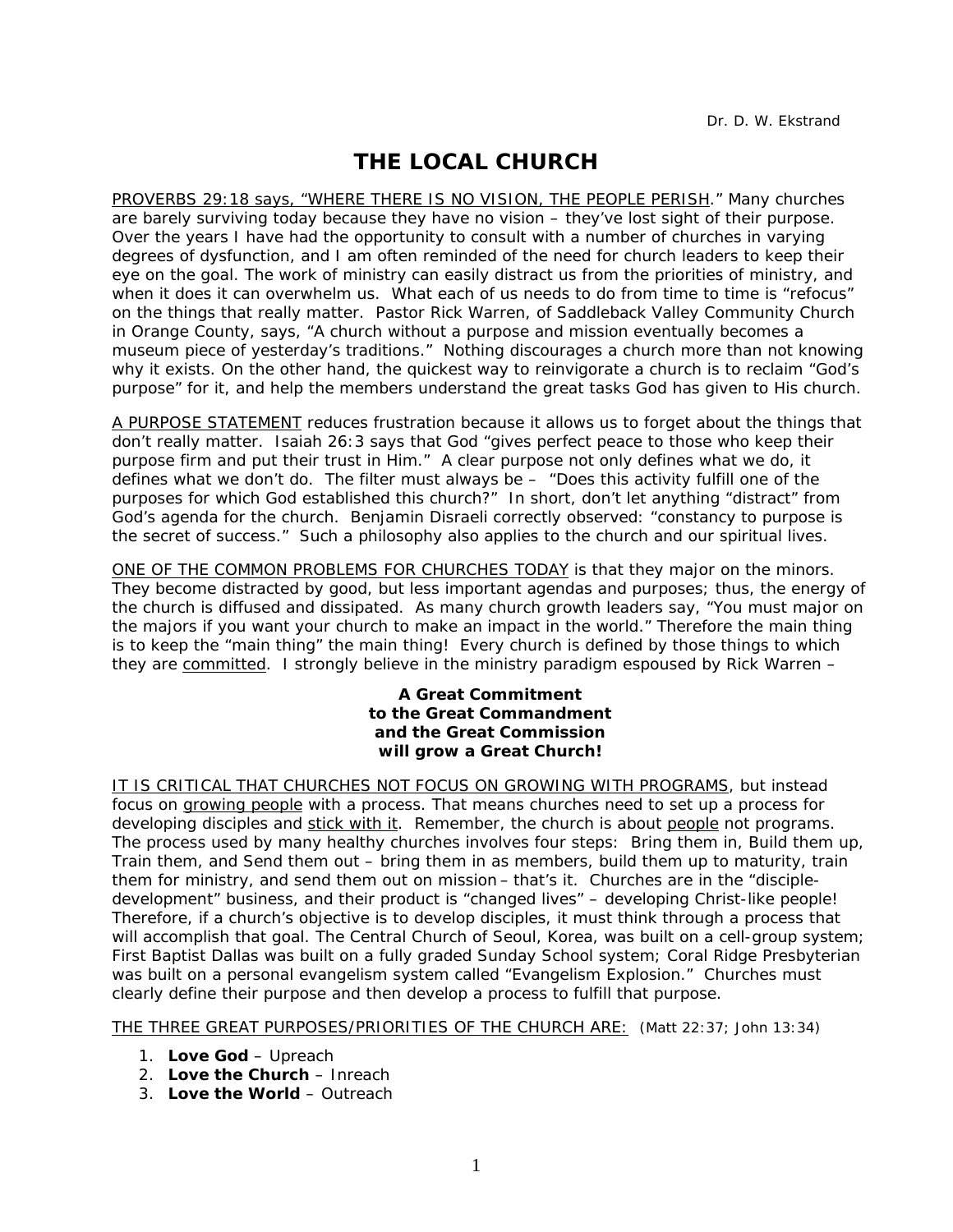I was first introduced to these three purposes by Dr. Ray Ortlund, the long-serving pastor of Lake Avenue Congregational Church in Pasadena. I was privileged to have grown up under his influence, and to this day treasure much of what he taught and preached both through his radio broadcasts and the books he wrote. These three primary purposes of the church all incorporate the word "love" – that is the qualifying trait that makes these traits so important. The truth of the matter is, when we really love God. . . and love the Church. . . and love the World, we will impact it in a phenomenal way – when we don't love them, we won't make anymore of an impact than a Rotary Club. The thing I really like about these three stated purposes, is that they encompass so much more than just an action, a program, or a behavior – hence, the need for the church to really understand and embrace what it means to "love."

ANOTHER POPULAR CHURCH "MISSION STATEMENT" THAT MANY CHURCHES USE IS THIS – "We exist to glorify God through advancing His kingdom in our community and in the world." They fulfill this purpose in the following four ways –

- 1. **Celebrating** the life of Christ Eph 3:20, 21; Rev 1:5, 6; 4:11
- 2. **Cultivating** personal growth in Christ Eph 4:11-13; Matt 28:20; 2 Tim 2:2
- 3. **Caring** about one another in Christ Rom 12:4-6; 15:5-7; 1 Jn 1:3, 7
- 4. **Communicating** Christ to the world Matt 28:18, 19; Acts 1:7, 8

## THE FOUR MAIN "MINISTRY PRIORITIES" OF THE CHURCH CAN BE EXPLAINED AS FOLLOWS –

- 1. **Worship/Preaching** some believe the most significant discipleship in the church takes place through the faithful preaching/teaching of God's Word from the pulpit. The body needs a powerful proclamation of the Word that ministers to the believer's soul. A corollary to good preaching is good worship, which is an expression of the soul.
- 2. **Small Groups/Equipping** they are essential for developing relationships, caring communities, and for equipping believers for ministry. These include groups for children, youth, college, singles, couples, seniors, men, women. . . in Sunday School Classes, Community Groups, Discipleship and Ministry Groups.
- 3. **Serving**  generally, 35% of congregations averaging over 700 in attendance are actively involved in "serving" in some capacity (choir, teaching, helping, ushering, nursery, etc.); it should be noted that the 35% figure includes "all attendees" – children, youth, and adults. The goal, obviously, is to have a church where "everyone" serves. One church I knew had about 800 active members– their moniker was: "We're a church of 800 ministers!" Actually, they were not, but that was their goal. The word "minister" in Greek is the same word that is used for "servant" – as Christians, we're all called to be servants/ministers; all believers are called to "serve one another." Churches with an average attendance of more than 1,000, are considered to be fairly healthy churches when at least 35% of their attendees are involved in serving. It should be noted that healthy smaller churches (100-300 attendees) generally have about 40% actively involved in serving. . . and healthy churches with less than 100 attendees frequently will have 50% or more actively involved in serving.
- 4. **Outreach**  the world around us needs to be one of the "top four priorities" of the church. It has been rightly said of the church, "We're not called to be keepers of the aquarium, we're called to be fishers of men." In this metaphor the church is being compared to an "aquarium" – the church is not to just be preoccupied with what goes on "inside of it," it is also to be focused on the task of affecting and winning those "outside of it." So, one of the church's great tasks is to develop "strategies" of reaching the lost in the local community, and the world at large. This is a huge task to say the least, because we'll never be "totally effective" in doing so. By the way, we'll never become "totally sanctified" in our personal lives while we're living here on earth either,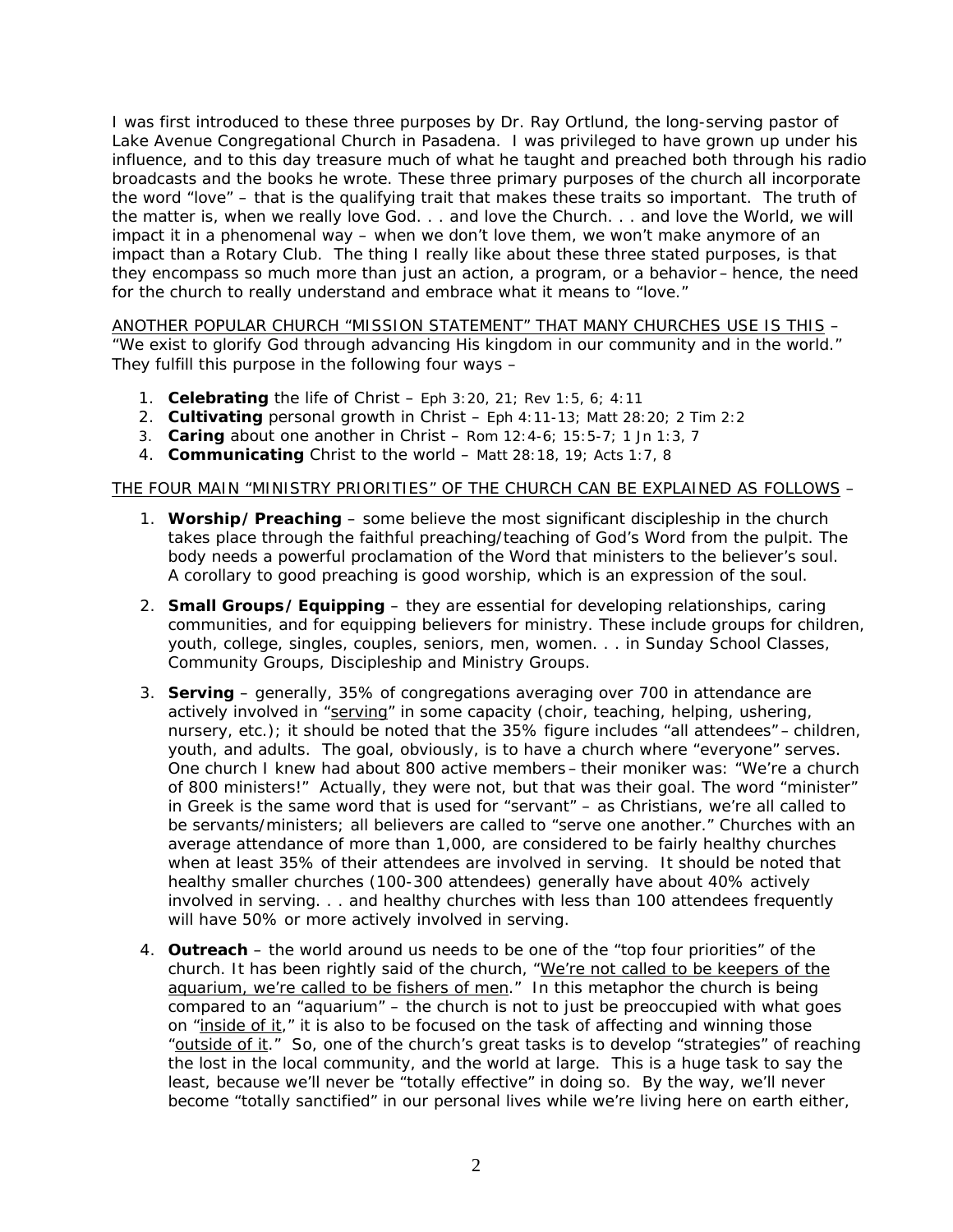but that doesn't mean we don't strive to be all we can be by relying on the power of the Holy Spirit. As Paul wrote, "We press on toward the goal for the prize of the upward call of God in Christ Jesus" (cf. Phil 3:14). The emphasis is on "direction," not destination.

THE INHERENT DYNAMIC OF THE CHURCH IS THAT IT SURVIVES BY REPRODUCTION. God has placed within the church those elements that cause her to grow – "Paul planted, Apollos watered, but GOD caused the growth" (1 Cor 3:6). We simply need to identify those principles or qualities that God uses to produce growth. Following are eight qualitative characteristics of Spirit-filled, growing, vibrant churches –

- 1. Empowering leadership empowers others to do the work of ministry
- 2. Gift Oriented it is God who sovereignly determines who should do what
- 3. Passionate the people of God should practice their faith with joy and enthusiasm
- 4. Functional the institution of the church has structure and form
- 5. Inspiring worship must be an inspiring, uplifting, joyful experience
- 6. Holistic small groups where people learn to care for and serve one another
- 7. Need-Oriented focus evangelistic efforts on the questions and needs of people
- 8. Loving genuine practical love is a divinely-generated spiritual power

## EFFECTIVE CHURCHES HAVE THE FOLLOWING THREE ASPECTS IN COMMON:

- 1. Leadership is decentralized and becomes a gift-based partnership between the pastor, staff and lay persons. One of the important lessons learned from decades of hierarchical leadership is that it tends to immobilize people. Structures take precedence over mission and highly centralized leadership blocks the contribution of the gifts and talents of people throughout the church. There must be a conscious decision on the part of the existing leaders to give their leadership away – it results in the mutual empowerment of people in ministry. When this occurs in the church, the role of staff changes – rather than serving only as *doers* of ministry, they become *equippers* of others in ministry and facilitators of ministry teams.
- 2. The Pastor's abilities flow from an authentic relationship with God. One cannot be a truly effective leader in ministry without an authentic relationship with God. In our professionally credentialed, achievement-oriented culture, it is possible to confuse skills and competency with the inner qualities of character, trust and integrity. Spiritually effective leaders nurture their inner man.
- 3. The role of the pastor is determined by his calling, gifts, needs of the church, and the gifts of others on the leadership team. Leaders cannot be all things to all people, because no individual possesses every gift (shepherd, teacher, preacher, counselor, administrator, vision-caster, CEO, etc.). Effective churches recognize that pastoral roles are best determined by the calling and gifts of the Pastor in the context of the entire leadership team, as well as the leadership needs of the congregation.

CHARACTERISTICS OF DYSFUNCTIONIAL CHURCHES: Dysfunctional churches are like dysfunctional families – both are social systems of interconnection and interdependence that adopted inappropriate patterns of relationships, dealing with conflict, and coping with reality. The church at Corinth was a prototype of a dysfunctional church. It was incapacitated by its abuse of spiritual gifts and failure to deal with sin in an effective Christian manner. It is not easy to know the percentage of healthy churches and sick churches in America, but conversations with pastors and laypersons reveal the presence of many dysfunctional churches. Characteristics of such churches include: